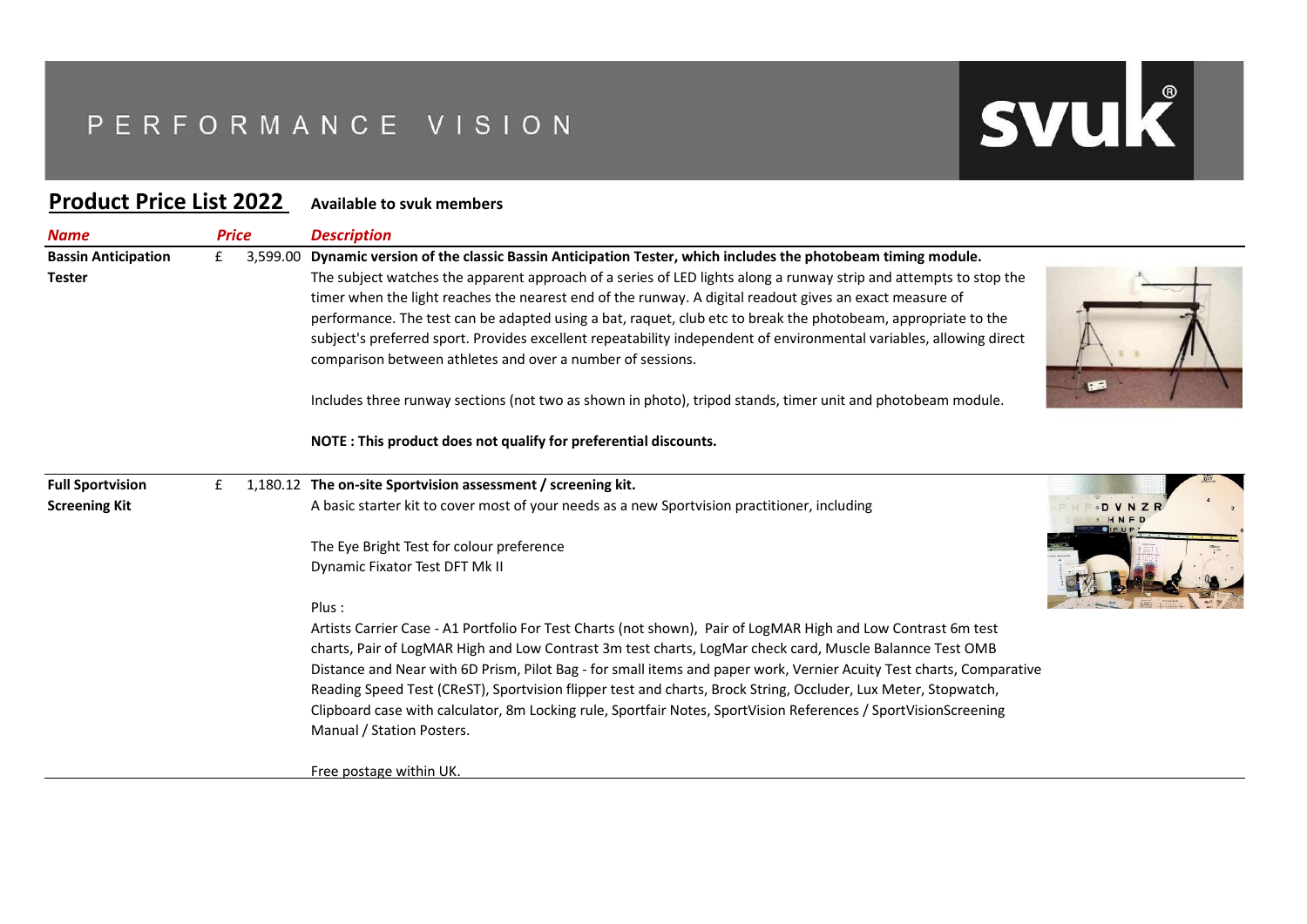| <b>Name</b>                  | <b>Price</b> |       | <b>Description</b>                                                                                                          |  |
|------------------------------|--------------|-------|-----------------------------------------------------------------------------------------------------------------------------|--|
| <b>Full Schoolvision</b>     | £            |       | 1,139.16 The on-site Schoolvision assessment / screening kit.                                                               |  |
| <b>Assessment Kit</b>        |              |       | A basic starter kit to cover most of your needs as a new Schoolvision practitioner, including                               |  |
|                              |              |       | The Eye Bright Test for colour preference                                                                                   |  |
|                              |              |       | Dynamic Fixator Test DFT Mk II                                                                                              |  |
|                              |              |       | Plus:                                                                                                                       |  |
|                              |              |       | Artists Carrier Case - A1 Portfolio For Test Charts (not shown), Pair of LogMAR High and Low Contrast 6m test charts,       |  |
|                              |              |       | Pair of LogMAR High and Low Contrast 3m test charts, LogMar check card, Muscle Balance Tests OMB and 6D Prism,              |  |
|                              |              |       | Comparative Reading Speed Test (CReST), Pilot Bag - for small items and paper work, Schoolvision flipper test, Brock        |  |
|                              |              |       | String, Occluder, Lux Meter, Stopwatch, Clipboard case with calculator, 8m Locking rule, Station posters                    |  |
|                              |              |       | Free postage within UK. Image for illustration only.                                                                        |  |
| <b>Brock String Test</b>     | £            | 11.70 | The classic Brock String.                                                                                                   |  |
|                              |              |       | Demonstrates fixation problems to the athlete in an immediate and engaging manner. (Fixation disparity and<br>suppression). |  |
| <b>Deluxe Clipboard Case</b> | £            | 26.33 | Deluxe clipboard case with built-in calculator and internal document storage.                                               |  |
|                              |              |       | These excellent clipboards include a handy calculator function and double as a safe storage case for your screening         |  |
|                              |              |       | documents and paperwork. Complete with carry handle.                                                                        |  |
|                              |              |       | Image for illustration only.                                                                                                |  |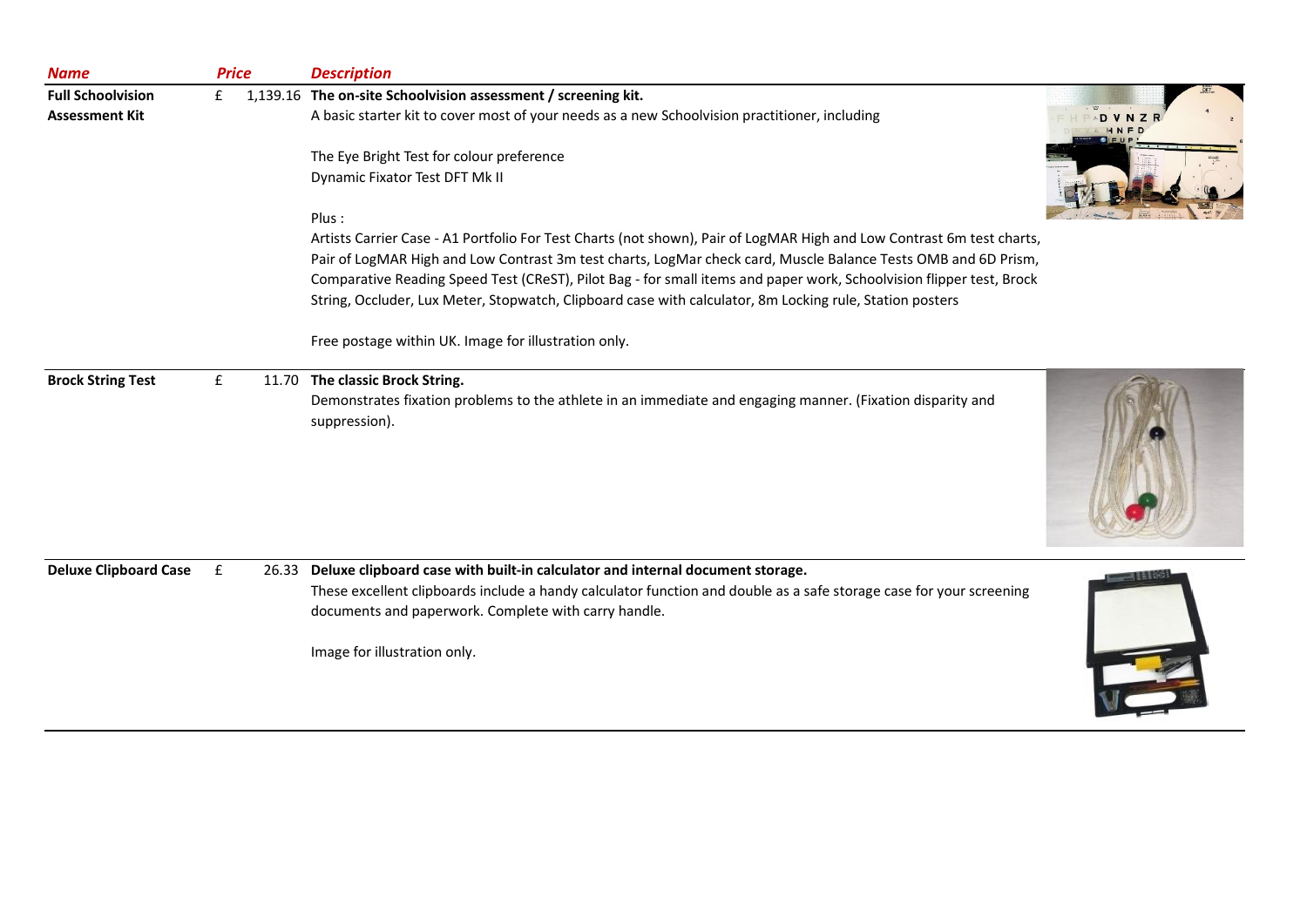| <b>Name</b>                      | <b>Price</b> |       | <b>Description</b>                                                                                                     |
|----------------------------------|--------------|-------|------------------------------------------------------------------------------------------------------------------------|
| <b>Comparative Reading</b>       | £            |       | 94.50 Comparative Reading Speed Test (CReST) ®                                                                         |
| Speed Test (CReST) ®             |              |       | A test to measure the rate of reading randomised individual characters (letters) which uses both high and low          |
|                                  |              |       | contrast serif and non-serif letters rather than sentences or individual words or numbers.                             |
|                                  |              |       | May distinguish between 4 separate groups :                                                                            |
|                                  |              |       | - visual deprivation and amblyopia                                                                                     |
|                                  |              |       | - pattern glare induced by poor binocularity                                                                           |
|                                  |              |       | - the need for a routine follow-up on learning difficulties                                                            |
|                                  |              |       | - potentially high achievers.                                                                                          |
|                                  |              |       | Stopwatch and literature included.                                                                                     |
| <b>Dynamic Fixator Test</b>      | £            |       | 179.15 Diagnostic test for dynamic fixation. Improved version Mk II.                                                   |
| Mk II® : Full Kit                |              |       | Evaluates the ability to move the eyes rapidly from one position of gaze to another. Deficits can affect concentration |
|                                  |              |       | and relaxation. Speed of eye movement, accuracy, endurance, consistency and mental strategy may all be indicated       |
|                                  |              |       | by the results of this test. Includes stopwatch.                                                                       |
|                                  |              |       | This test is supplied in an A1 artists portfolio case suitable for storing all the wall charts.                        |
|                                  |              |       | Image for illustration only.                                                                                           |
| <b>Dynamic Fixator Test</b>      | £            |       | 138.30 Diagnostic test for dynamic fixation - charts only. Improved version Mk II.                                     |
| Mk II <sup>®</sup> : Charts Only |              |       | Evaluates the ability to move the eyes rapidly from one position of gaze to another. Deficits can affect concentration |
|                                  |              |       | and relaxation. Speed of eye movement, accuracy, endurance, consistency and mental strategy may all be indicated       |
|                                  |              |       | by the results of this test. Test                                                                                      |
|                                  |              |       | Charts and literature only, stopwatch and carry case are NOT included.                                                 |
| <b>Dinosaur Test</b>             | £            | 91.28 | Pack of 10 acetate stereograms                                                                                         |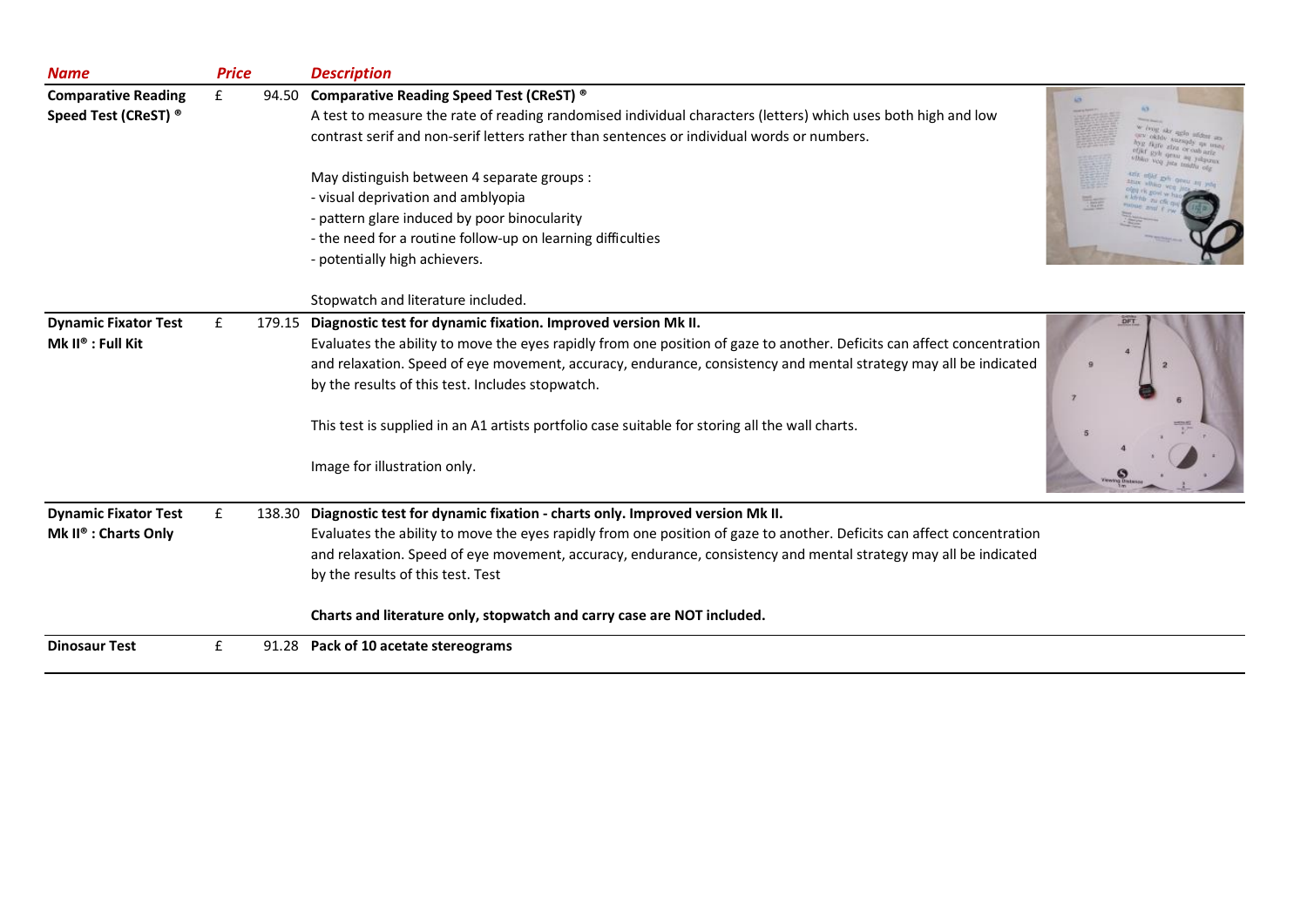| <b>Name</b>                                | <b>Price</b> | <b>Description</b>                                                                                                                                                                      |      |
|--------------------------------------------|--------------|-----------------------------------------------------------------------------------------------------------------------------------------------------------------------------------------|------|
| The Eye Bright Test <sup>®</sup>           | £            | 239.00 The Eye Bright Test ®<br>Diagnostic for colour preference and light sensitivity developed exclusively by Sportvision Ltd, guaranteed to<br>increase your turnover from day one ! |      |
|                                            |              | The test includes the Eye Bright coloured lenses, a soft storage case and full instructions, and is supplied in a sturdy<br>plastic box.                                                |      |
|                                            |              | Experience has shown that the cost of this revolutionary test can be recovered in the first week of use. Image for<br>illustration only.                                                |      |
| Sportvision                                | £            | 73.14 -2.00DS spheres and 2D base out prism lenses with handle.                                                                                                                         |      |
| <b>Accommodation/Verge</b>                 |              | Laminated vergence test cards included.                                                                                                                                                 |      |
| nce Flipper                                |              | Image for illustration only. Colour may vary                                                                                                                                            |      |
| <b>Schoolvision Flipper</b><br><b>Test</b> | £            | 73.14 +1.00 2Base in R+L prism lenses with handle.<br>Laminated test cards included.<br>Image for illustration only. Colour may vary                                                    |      |
|                                            |              |                                                                                                                                                                                         |      |
| High / Low Contrast 6M £                   |              | 207.45 Special 6 metre High and Low contrast LogMar charts, ideal for 'real world' screening.                                                                                           |      |
| <b>LogMAR Charts</b>                       |              | The pack contains two single-sided charts, one being high contrast (90%) the other being low contrast (10%). This is                                                                    |      |
|                                            |              | used to measure vision as the athlete presents, under various lighting conditions.                                                                                                      |      |
|                                            |              | The use of this 6 metre version in preference to 3 or 4 metre versions is significant but we do also offer a smaller 3<br>metre version for where space is limited.                     | tim. |
|                                            |              | A score check table is included.                                                                                                                                                        |      |
|                                            |              | This test is supplied in an A1 artists portfolio case suitable for storing all the wall charts.                                                                                         |      |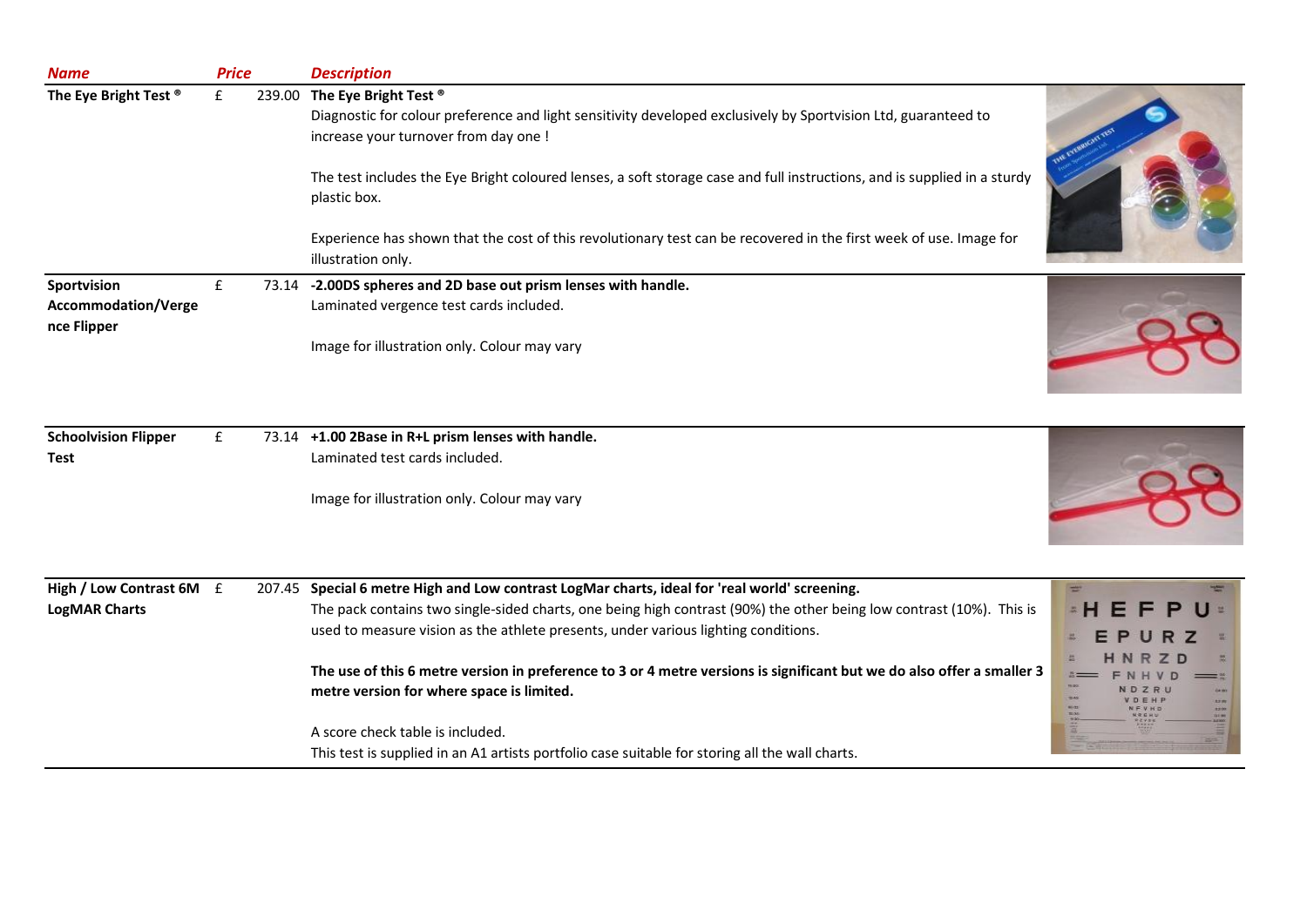| <b>Name</b>                                                     | <b>Price</b> |       | <b>Description</b>                                                                                                                                                                                                                                                                                                                                                       |                      |
|-----------------------------------------------------------------|--------------|-------|--------------------------------------------------------------------------------------------------------------------------------------------------------------------------------------------------------------------------------------------------------------------------------------------------------------------------------------------------------------------------|----------------------|
| High / Low Contrast 3M                                          | E            |       | 90.43 Special 3 metre High and Low contrast LogMar charts, ideal for use in the consulting room.                                                                                                                                                                                                                                                                         |                      |
| <b>LogMAR Charts</b>                                            |              |       | The pack contains a smaller version of our large LogMAR charts, designed for viewing at 3 metres. Ideal for use in the<br>consulting room. One high contrast (90%), one low contrast (10%). This is used to measure vision as the athlete<br>presents, under various lighting conditions.                                                                                |                      |
|                                                                 |              |       | A score check table is included.                                                                                                                                                                                                                                                                                                                                         |                      |
| <b>Digital Lux Meter</b>                                        | £            |       | 73.72 3 range digital lux meter.<br>This simple to use budget digital lux meter is ideal for checking and recording light levels in a variety of conditions. 3<br>switchable ranges (0-2000, 2000-20000, 20000-50000 lux) and clear digital readout make this instrument a joy to<br>use.<br>Instruction manual and 9v battery included.<br>Image for illustration only. |                      |
| The Moreton Project -<br>Report                                 | £            | 24.00 | pdf version of the abridged Moreton Project Report by email. This product is available free of charge to registered<br>ASvP members.                                                                                                                                                                                                                                     |                      |
| <b>Occluder</b>                                                 | ${\bf f}$    | 14.63 | Romanes opaque occluder.                                                                                                                                                                                                                                                                                                                                                 |                      |
|                                                                 |              |       | Image for illustration only.                                                                                                                                                                                                                                                                                                                                             |                      |
| <b>Objective Muscle</b><br><b>Balance Test OMB and</b><br>Prism | £            |       | 175.53 Objective Muscle Balance near and distance test chart set with prism.<br>Can be used in place of the Howell Phoria test.<br>Test includes 6 dioptre prism, distance card, near card. Test measures muscle balance, the way the eyes work<br>together.                                                                                                             |                      |
|                                                                 |              |       | This test is now supplied in an A1 artists portfolio case suitable for storing all the wall charts.                                                                                                                                                                                                                                                                      |                      |
| 8m Lock Rule                                                    | £            |       | 17.54 Rugged high quality 8 metre rule (tape measure).<br>These high quality locking rules are ideal for laying out your test area, and may double as a near point rule. 8 metres<br>with lock.<br>Image for illustration only.                                                                                                                                          | <b>CENTRAL STATE</b> |
|                                                                 |              |       | Brand and colour may change subject to availability without notice.                                                                                                                                                                                                                                                                                                      |                      |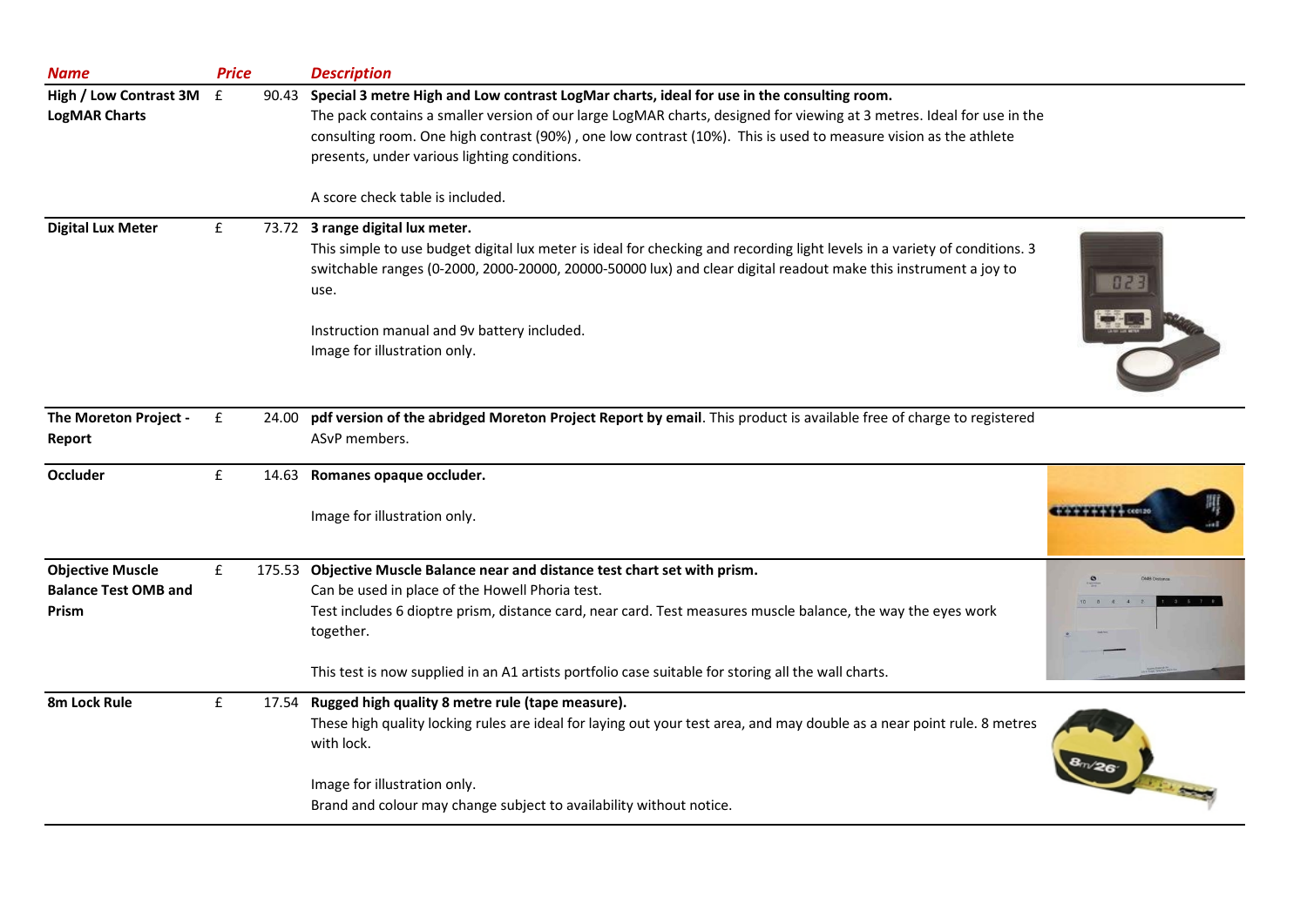| <b>Name</b>                 |   | <b>Price</b> | <b>Description</b>                                                                                                                       |  |
|-----------------------------|---|--------------|------------------------------------------------------------------------------------------------------------------------------------------|--|
| <b>Schoolvision Diploma</b> | £ |              | 2,250.00 THE DIPLOMA IN SCHOOLVISION PRACTICE                                                                                            |  |
|                             |   |              | Includes 3 days Diploma course plus Exam Day*.                                                                                           |  |
|                             |   |              | Day 1 : Measurement - covers the evolution of the current understanding of dyslexia from research, in practice                           |  |
|                             |   |              | evidence and peer review, including associated measurement techniques.                                                                   |  |
|                             |   |              | Day 2 : Diagnosis - explains how the collected data can be used to support a diagnosis and explain some of the social                    |  |
|                             |   |              | and behavioural consequences. The particular implications in sport are also discussed as well as the implications in                     |  |
|                             |   |              | the dispensing of specs and contact lenses                                                                                               |  |
|                             |   |              | Day 3 : Management - centres on the management of the dyslexia assessment where treatment begins and the                                 |  |
|                             |   |              | differential roles of role of orthoptics, vision therapy and refractive correction. Particular attention is paid to                      |  |
|                             |   |              | nutritional and psychological aspects pre and post assessment. A practical business model for the school vision<br>practice is proposed. |  |
|                             |   |              | *The Exam Day will be held in the same area 3 months later. CET accredited. SVUK Ltd is a Registered CET Provider.                       |  |
|                             |   |              | Full details including details of accommodation will be sent to you with your welcome pack. The cost of                                  |  |
|                             |   |              | accommodation is not included.                                                                                                           |  |
| <b>Sportvision Diploma</b>  | £ |              | 2,250.00 THE DIPLOMA IN SPORTVISION PRACTICE                                                                                             |  |
|                             |   |              | Includes 3 days Diploma course plus Exam Day*.                                                                                           |  |
|                             |   |              | Day 1 - Introduction to Sportvision                                                                                                      |  |
|                             |   |              | Day 2 - Setting up a Sportvision practice                                                                                                |  |
|                             |   |              | Day 3 - The Diploma in Sportvision Practice (Holistic Eye Care)                                                                          |  |
|                             |   |              | *The Exam Day will be held in the same area 3 months later. CET accredited. SVUK Ltd is a Registered CET Provider.                       |  |
|                             |   |              | Full details including details of accommodation will be sent to you with your welcome pack. The cost of                                  |  |
|                             |   |              | accommodation is not included.                                                                                                           |  |
| <b>Stop Watch</b>           | £ |              | 14.29 Multi-function digital stop watch.                                                                                                 |  |
|                             |   |              | These rugged digital stop watches are easy to use and ideal for timing Sportvision tests. Please note this is included                   |  |
|                             |   |              | with some of our tests but also available separately.                                                                                    |  |
|                             |   |              | Image for illustration only.                                                                                                             |  |
|                             |   |              | Brand and colour may change subject to availability without notice.                                                                      |  |
|                             |   |              |                                                                                                                                          |  |
|                             |   |              |                                                                                                                                          |  |
|                             |   |              |                                                                                                                                          |  |